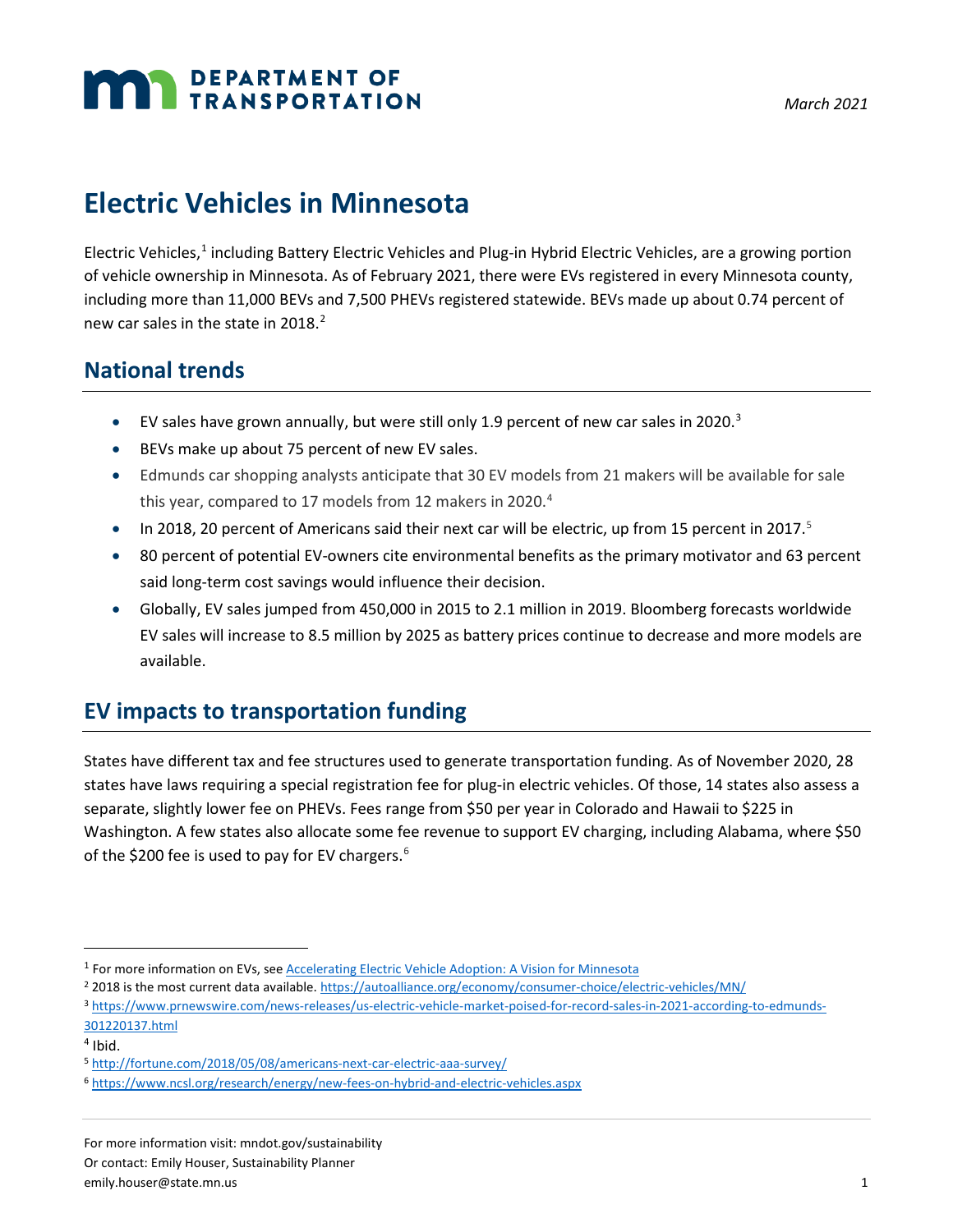# **Current law**

Transportation funding in Minnesota is from three primary sources: Motor Vehicle Sales Tax, annual motor vehicle registration taxes, and the motor fuel excise tax (gas tax). Currently, fuel taxes are the largest source and make up about 45 percent total transportation revenue in Minnesota. MVST and registration taxes are based on the retail value of the vehicle, which is often higher for EVs than for internal combustion engine vehicles. BEVs also pay an annual \$75 registration tax. By fiscal year 2023, registration fees are forecast to become the largest source of state transportation revenue.

Since EVs don't pay gas taxes, there are questions about their contribution to the Highway User Tax Distribution Fund. The table below compares transportation revenue over 12 years from a Ford Focus that offered a BEV and ICEV versions in model year 2018. The comparison assumes an average of 15,000 miles traveled at 35 miles per gallon. A 12-year time horizon is based on average vehicle life in Minnesota.

### **Transportation revenue in Minnesota**

The table below includes two sets of comparisons of HUTD revenue generated over 10 years between two sets of vehicles.

- 1. 2018 Ford Fusion that has ICE, conventional hybrid (HEV), and BEV powertrain options
- 2. 2018 models of three comparable luxury vehicles with ICE, PHEV and BEV powertrains

|      | Make/Model        | Type        | <b>MSRP</b> | <b>MPG</b> | Current Law: 10-year impacts |                    |                   |                        |                          |
|------|-------------------|-------------|-------------|------------|------------------------------|--------------------|-------------------|------------------------|--------------------------|
| Year |                   |             |             |            | Gas<br>Tax                   | MVST &<br>Tab Fees | <b>BEV</b><br>Tax | <b>HUTD</b><br>Revenue | Relative<br>contribution |
| 2018 | <b>Ford Focus</b> | ICE         | \$17,950    | 30         | \$1,425                      | \$2,401            | \$0               | \$3,826                |                          |
| 2018 | <b>Ford Focus</b> | <b>HEV</b>  | \$25,390    | 41         | \$1,043                      | \$3,396            | \$0               | \$4,439                | 116%                     |
| 2018 | <b>Ford Focus</b> | <b>BEV</b>  | \$29,120    |            | \$0                          | \$3,895            | \$750             | \$4,645                | 121%                     |
| 2018 | Lexus LS 460      | ICE         | \$75,000    | 33         | \$1,295                      | \$10,031           | \$0               | \$11,327               |                          |
| 2018 | Cadillac CT6      | <b>PHEV</b> | \$77,000    | 62         | \$690                        | \$10,299           | \$0               | \$10,988               | 97%                      |
| 2018 | Tesla Model S     | <b>BEV</b>  | \$85,000    | ۰          | \$0                          | \$11,369           | \$750             | \$12,119               | 107%                     |

#### **ICEs, PHEVs and BEVs 10-Year Tax Estimator**

The table shows that EVs currently contribute more revenue to the HUTD fund. If EVs reach price parity with ICE vehicles, the above story could change. It is notable that conventional hybrid vehicles may also disproportionately contribute to the HUTDF under the current tax scheme as the fuel efficiency benefits may not outweigh the added purchase cost.

The vehicles above are just examples but are believed to be representative of the broader market, with a bias towards lower relative cost vehicles to avoid unfairly skewing the analysis. For example, the least expensive Tesla Model S was used, instead of the "Plaid" version with a list price of \$114,000, which would contribute about \$1,500 more to the HUTD than a similar ICE vehicle.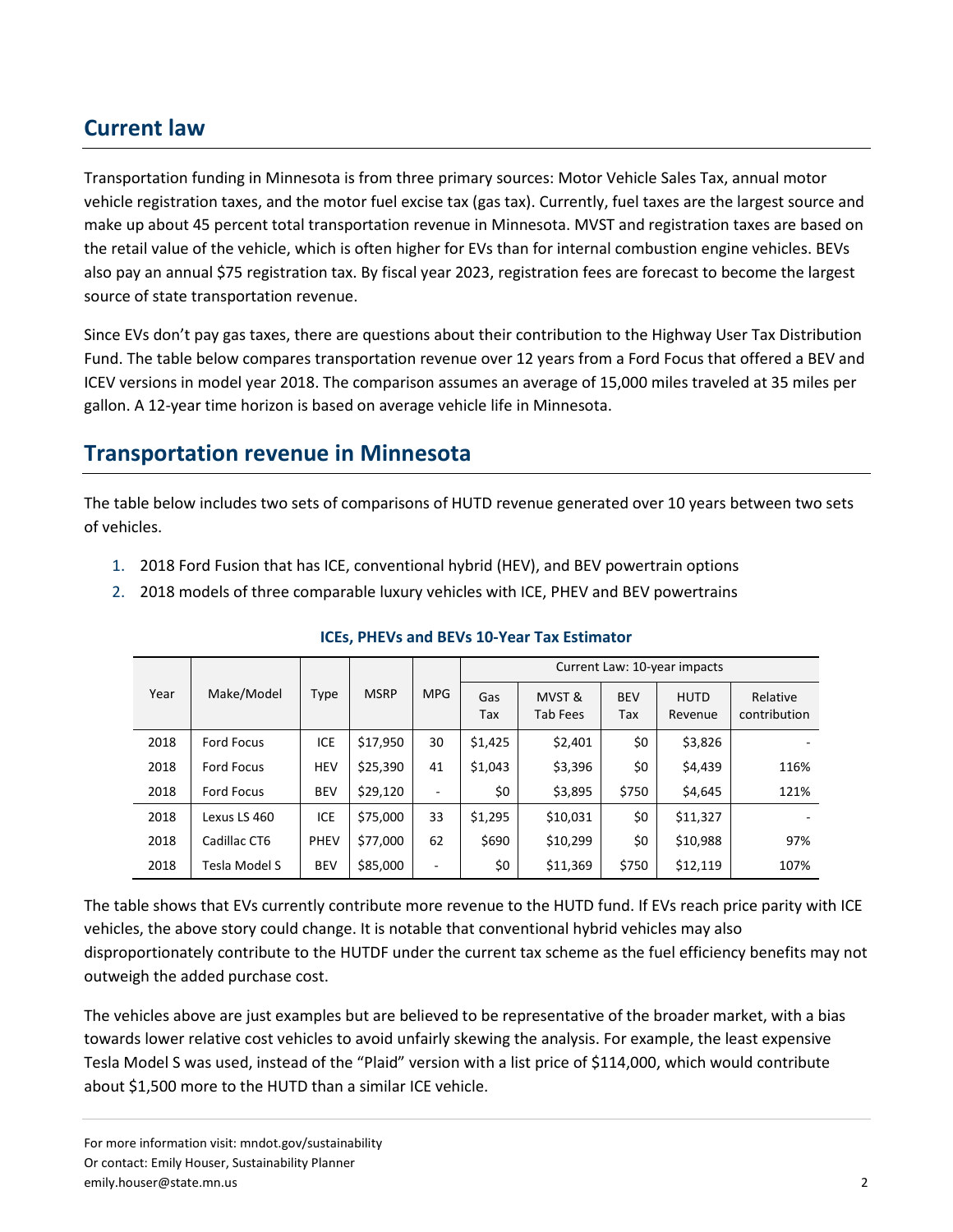# **Future transportation revenue implications from EVs**

MnDOT modeled funding scenarios to evaluate potential future impacts of BEVs to state transportation funding over time if people chose to replace their ICEV with an EV. The analysis begins in 2030 and assumes the following:

- 20 percent of the pickup/passenger vehicle (light duty vehicles) fleet would be EVs
- More than 60 percent of new vehicle sales are EVs
- Revenue impacts are based on the current 10-year tax structure applied to years 2030-2039. This includes MVST, gas tax (\$0.285), and registration taxes, including the \$75 BEV tax.

## **MVST, registration and license fees**

MnDOT compared EV prices to ICEVs. EVs generally cost between \$7,000 higher and \$5,000 lower than comparable models. The higher the "EV price premium," the more an EV will pay in MVST, registration and license fees, not including the \$75 BEV registration fee.

## **Gas taxes**

MnDOT also considered the trade-off in gas taxes that would come from replacing a non-EV with an EV, based on the fuel efficiency of the ICEV being replaced. ICEVs with lower miles per gallon (e.g., 26 MPG) pay more gas taxes while higher MPGs (e.g., 50 MPG) pay fewer gas taxes. Therefore, replacing a Toyota Prius (50 mpg) with an EV will have less impact on gas tax revenue than replacing a Dodge Charger (22 MPG) with an EV. PHEVs can operate only on electricity for shorter trips and switch to gasoline power for longer distances. PHEVs have comparable fuel efficiency to higher-mileage internal combustion engine vehicles.

The following table shows the potential revenue impacts for 2030 - 2039 where 20 percent of all light-duty vehicles are BEV under the current funding structure, including the \$75 EV registration fee. For reference, the current national projection for average ICE fuel economy in 2030 is 37 mpg.